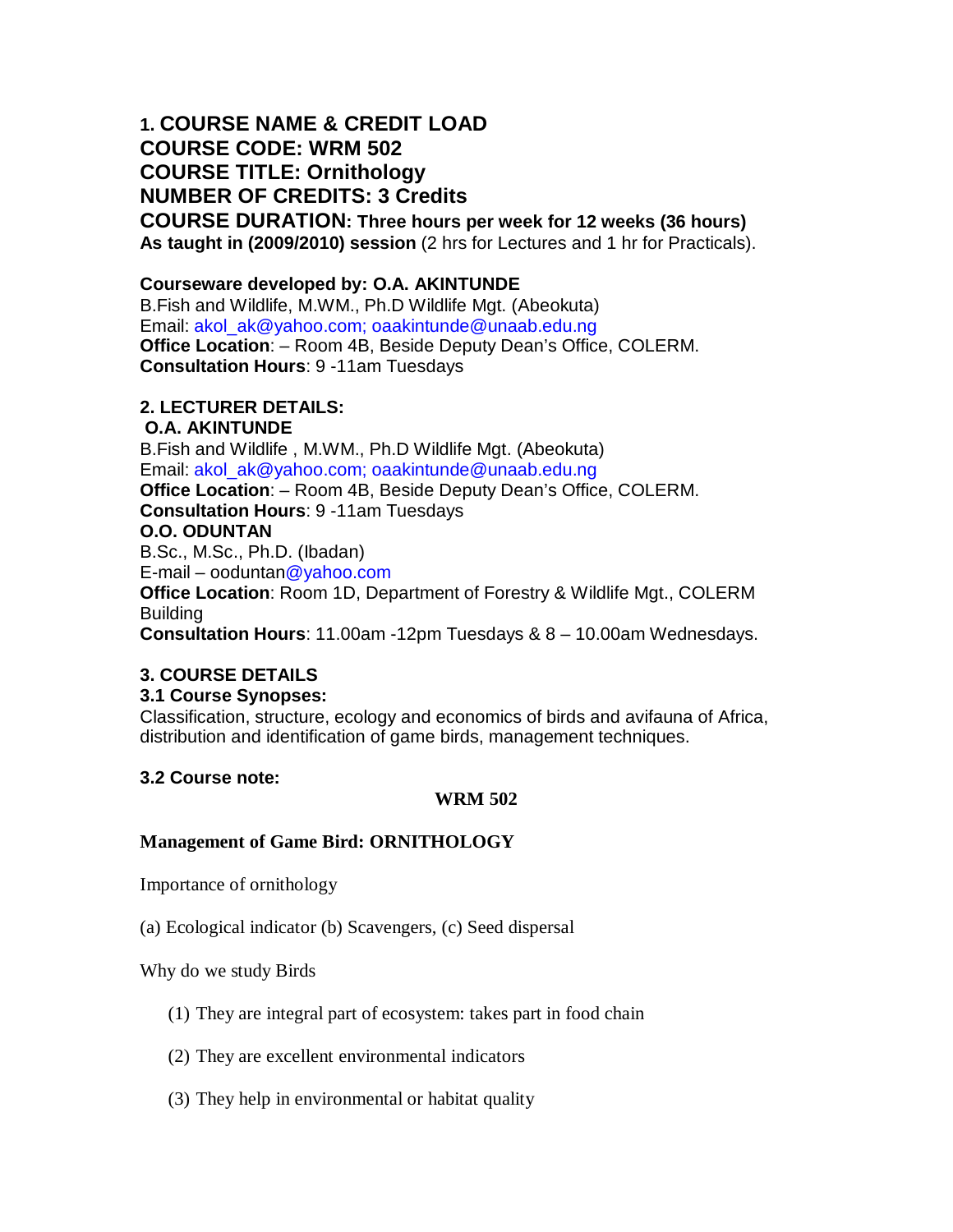- (4) They are used for food resources:- Good in protein and low in cholesterol, the eggs are nutritious.
- (5) Pest control e.g. They feed on insects.
- (6) Pollinators of flowers
- (7) They serve as seed dispersal
- (8) They serves as messengers.
- (9) Good in food cathers esp falcon, hawks
- (10) They are used to protect planes from bird strikes
- (11) They are good for honey guides
- (12) They are source of fertilizer:- The dropping of sea birds are rich in phosphate and the dropping is called "Guano"
- (13) They are good for pleasure
- (14) They good for art and culture
- (15) The feathers are used for decoration, for dressing pillow, attires, cushions
- (16) Because of their negative economic importance

### **BIRD ORIGIN AND EVOLUTION**

They belong to phylum vertebrate. They probably involve small light boned warm blooded reptiles that ran on their hind legs. The 1st true bind appeared between 100m years ago in the cretaceous geological age. And binds still have some of the characteristics of reptilian ancestors like scales of their legs and the way they reproduce their young by laying eggs.

Over the years birds have involved into many different forms, from the huge ostrich to the tiny sun bird and because they are warm blooded animal they able to adapt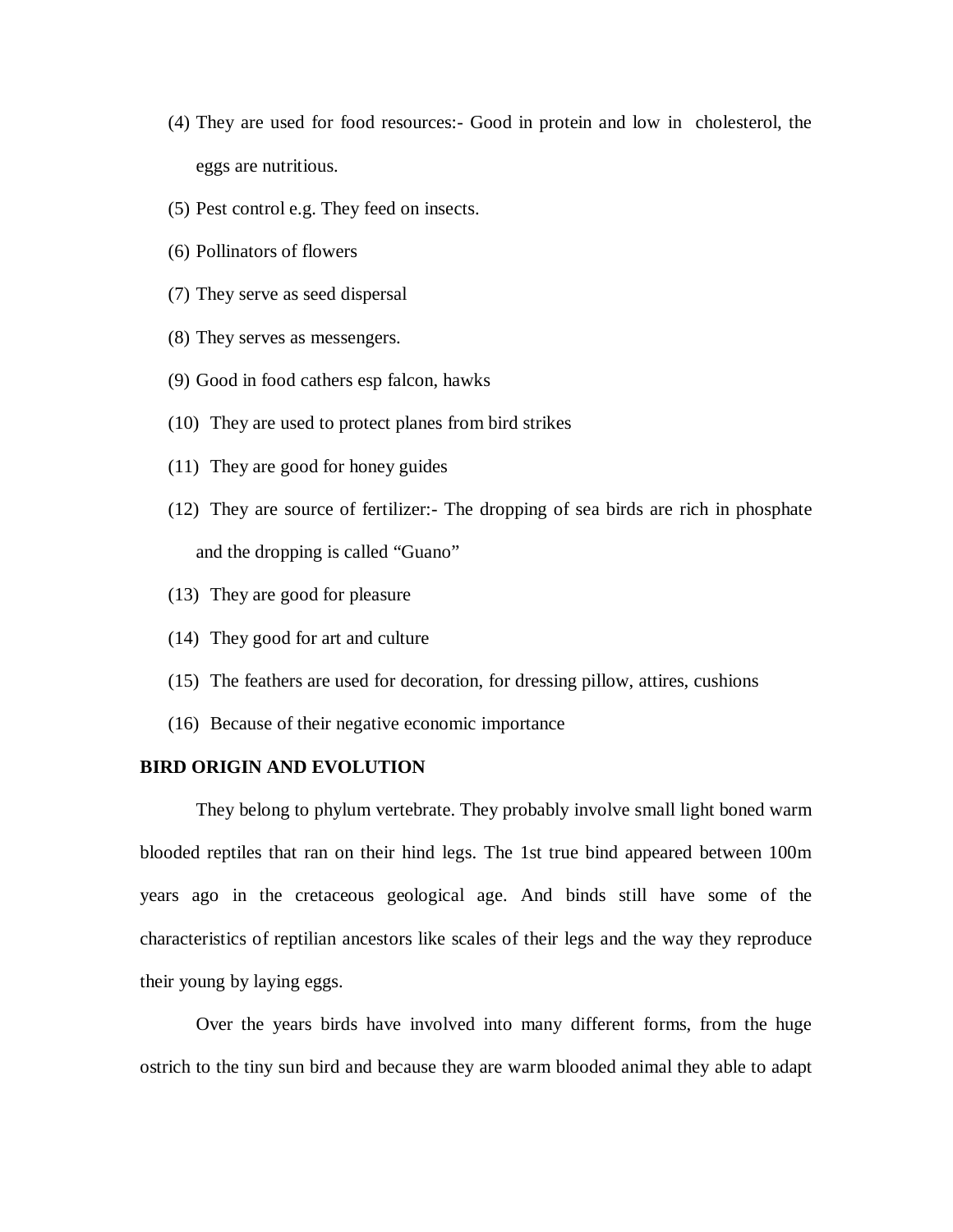themselves to living in climate, vary from icing and snow region of the artantic down to the hottest deserts you will see birds i.e. they are every climate.

Although they have specialized flight. They can with varying degree of skills they can crawl, walk, jump, climb, swim and dives.

# **FLIGHT**

Birds are highly specialized flying machines they have ability to fly allows them to range widely in search of food and also to escape from predators easily. In order to fly birds, needs to be very light and so they have hollow bones cot air inside. They have bladders and so do not carry around extra water. The white of their droppings is the equivalent of urine and many bird spps eject pellet from the stomach through their mouth so that indigestible bit of foods are not carry around unnecessarily. Flying needs are great deal of energy so, birds have a large heart to pump  $O_2$  into their blood. Air passes twice through the lungs cot heavy breath in and out so that all their available  $O_2$  can be utilized. Their body temperature is several degree higher than in humans and feather provides excellent insulation to keep in their body heat. The principle of flight intercede for both aircraft and birds wings are thicker at the front tapering smoothly to a part at the back cot upper surface more curved and lower surface flatter. The wing shape varies according to the light style the birds. Like vultures can soar in air by spreading their huge brood wings. In summary, different types of wing shapes are:

- (1) It could be long and narrow for speed e.g. swift and falcons
- (2) It could be broads and long for soaring e.g. Eagle and hawk
- (3) It could be short and rounded for maneuverability e.g. forest bird

#### **THE FEATHERS**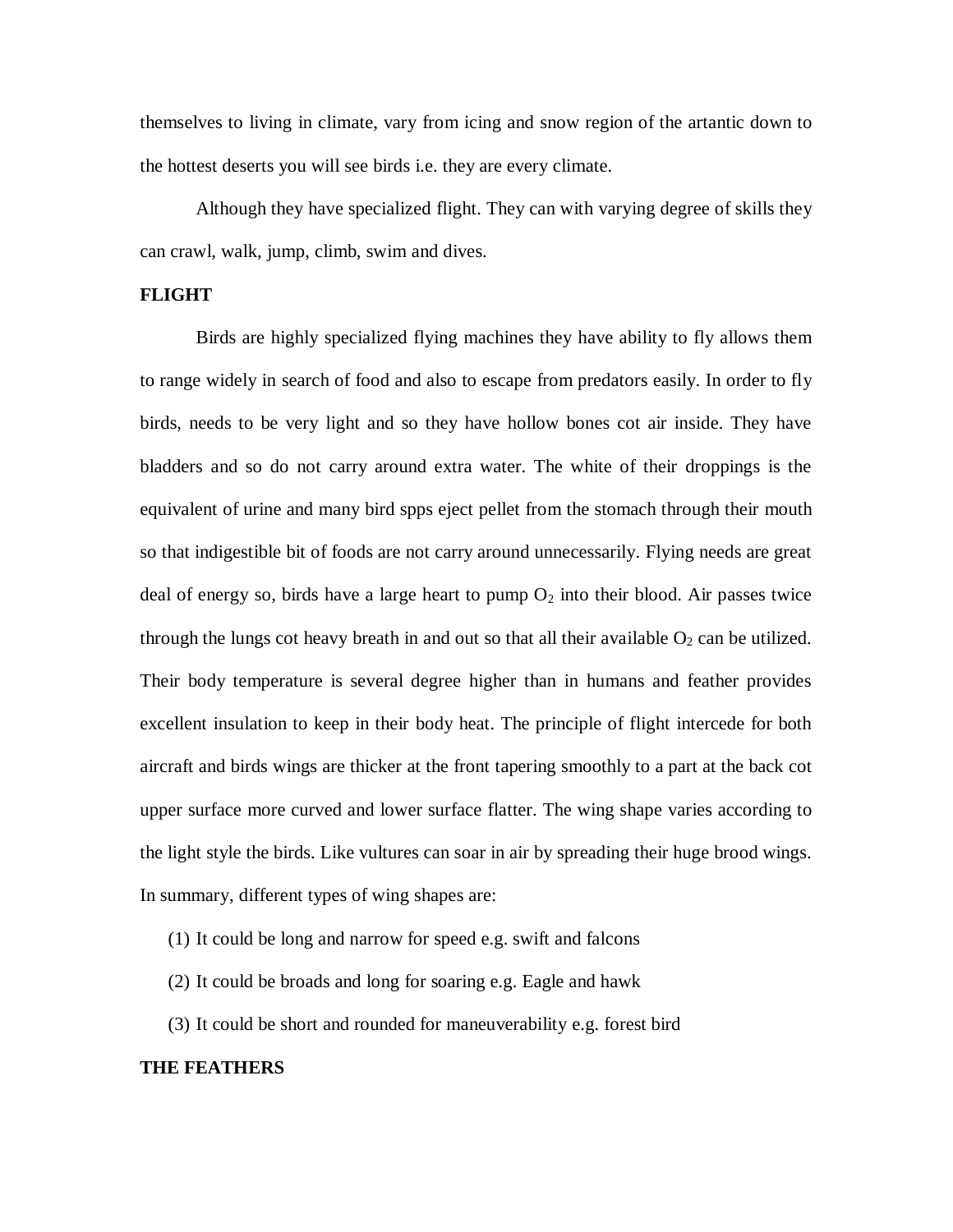Adult birds are covered with large feathers which provide smooth body contours to lessen the air resistance in flight as well as praidx or serving excellent insulation to keep the whole body warm. They always provide protection from injury. The soft feathers underneath the contour feathers (Down feathers) and is entirely meant for insulation. Feathers must function efficiently for a bird to fly and so they had to take great care of them. How? By preening, Dusting, and water bathing. Birds have oil gland near the base of their tail which they use to keep their feathers water proofed. They rid themselves of parasite by dust bathing and is a familiar sight as seen by domestic chicken. Birds frequently take water bath before a preening section and sun bathing too. Although, feathers are very unique to birds they are made of the same materials that is found in the air, claws and hooves. A substance called keratin. The central portion of a feather is a thick is called quill is rooted in the skin of the bird cot muscles attached so that the feathers are freely movable. But on the other side of the feather is what is called vane and each vane is made of structures called barbs which linked together with tiny hooks. When a bird preens it makes sure all the hooves are link together so that the feathers are perfectly arrange for fly.

#### **THE SENSES**

(1) **For sighting:-** Bird have exceptionally good sight and have good eye in comparism with their size. The ostrich has the largest eye of any land animal. Birds can see in colour. Sight is the dominant sense for birds. Their eyes are set right in the front of their head to give them stereoscopic vision (3 dimension) which is essential to judging distance accurately especially when diving at a prey. Birds have an upper and lower eyelids which they close loan sleep but owls only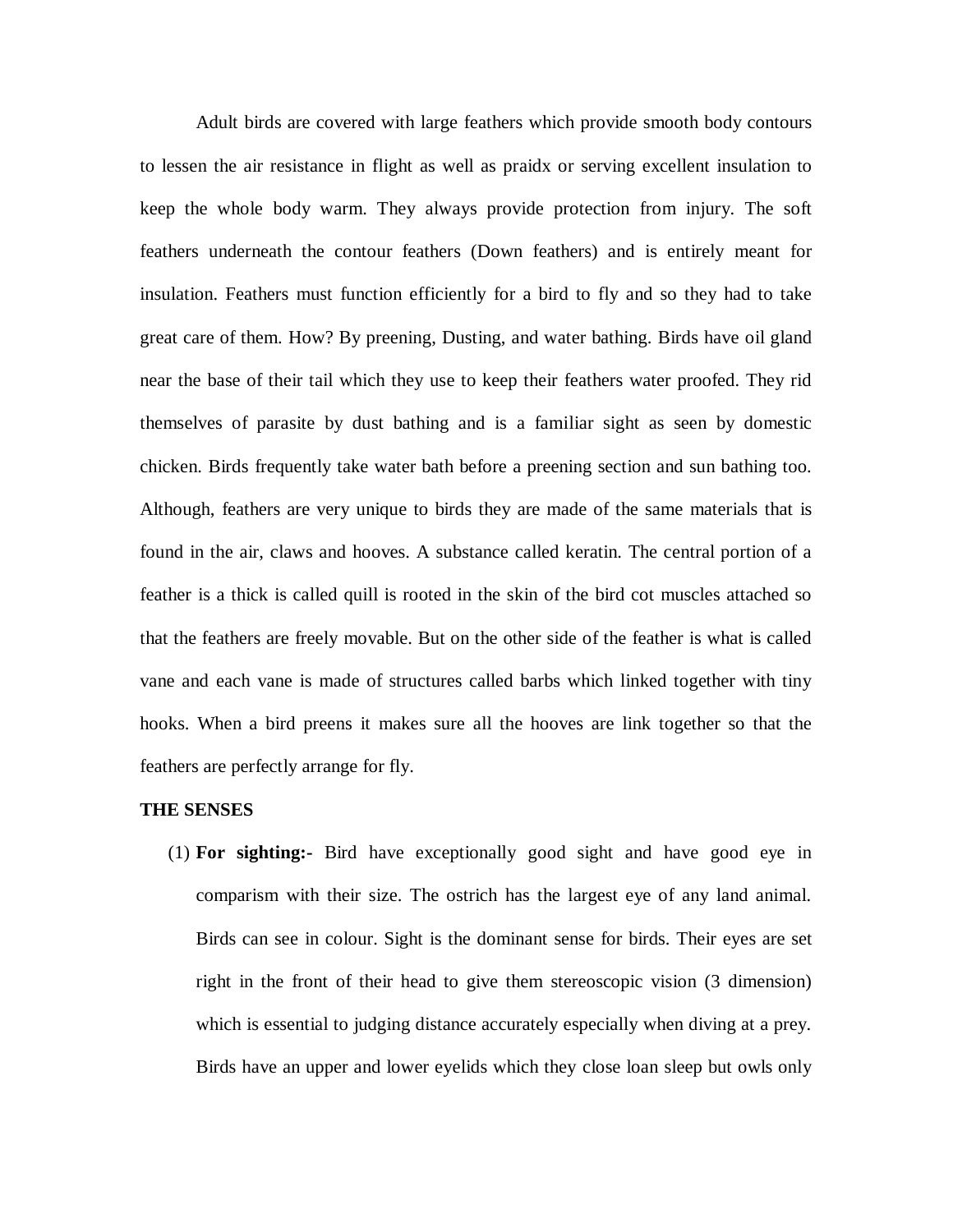owls can blinks their eye like human. Hera, birds also have a 3rd semi transparent eyelid, the mediating membrane we they can pull owl their eye for protect from bare sunlight or dust or rain when flying.

- (2) **Hearing:** A bird hearing is also good. Bird ears are not normally visible but are set just behind their eyes and are cover with feathers. The flattered discs of feathers that surround their eye are thought to act as sound reflector.
- (3) **Taste, smell and touch:** These senses are less important to birds and most birds probably have little sense of taste of smell or taste unlike mammals. Some birds, especially wading bird e.g. whimbrels. They have sensitive beaks to probe the mud and pick up the vibration of worm which is their main food.

### **ADAPTATION OF BIRD TO THEIR HABITAT OR ENVIRONMENT**

The habitat of a bird or animal simply means where it lives. Within each type of habitat every individual birds spp follow a life style that is slightly different from its entire neighbour and then is called Ecological niche and this enable birds to lie side by side without conflict. Birds have adapted to wide variety of foods which enhances harmony within themselves.

### **THE BEAKS AND FEETS**

Birds have evolved different types of beaks and feet in order to cage with the varying way in we they obtain their food. However, it must be noted that although some birds rely on one source of food only others have a more varied diet.

# **Types of Feeding Methods**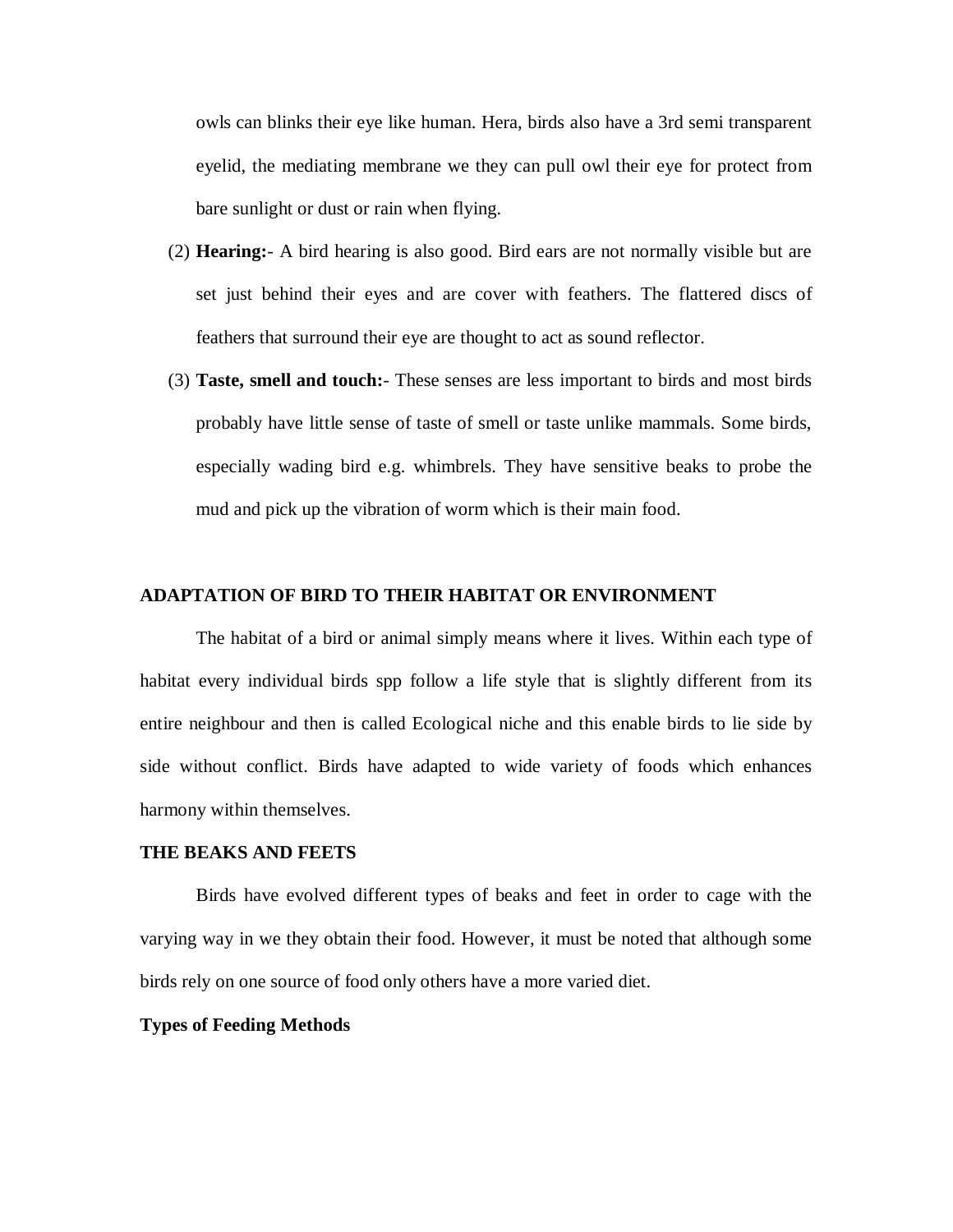(1) Flesh Eating Birds:- Birds of prey need powerful claws (talons) with which to cease and kill prey. They also have strong hooked beaks to tear off strips of meat before swallowing it. The upper part of the beak is hooked at the tip and overlaps the lower mandible which enhances firm grip and easy tearing of meat. eg. Large eagles like Gave crowned eagle, martial eagles can tackle animals as big as monkey and they have immensely strong talons and beaks. The claws are used to kill the and by tearing it in a weak spot especially the abdomen. Vultures, needs powerful beaks for tearing though the eye of the hide of the dead animals to get the meal. The head and neck of vultures are free of feathers especially the hooded vultures so that they can trust themselves inside the carcass without getting their feathers stained.

Owls swallow their prey whole instead of tearing it, so their beaks are smaller and the feet feathered so has to deaden the noise of their flight as they pounce on their prey unsuspectedly. Others are hawk, vultures and owls.

(2) Fish eating Birds:- They have long like beaks cease a fish swimming below the surface of the water when it's caught, the bird then, turns the fish to swallow the head. They also have long legs which allow them to wade off into the water without wetting their feathers esp. herons, storks and Egrets, king fishers, fish eagles. King fishers catch fish in the massive beaks by diving from a perch or hovering above the water. Swimming and diving bird like shags and cormorants we catch fish by chasing them under water also possess hooks in the upper mandible. Their feet have webs or flaps of skins which enhance their swimming, their legs are set well back to give the maximum thrust water.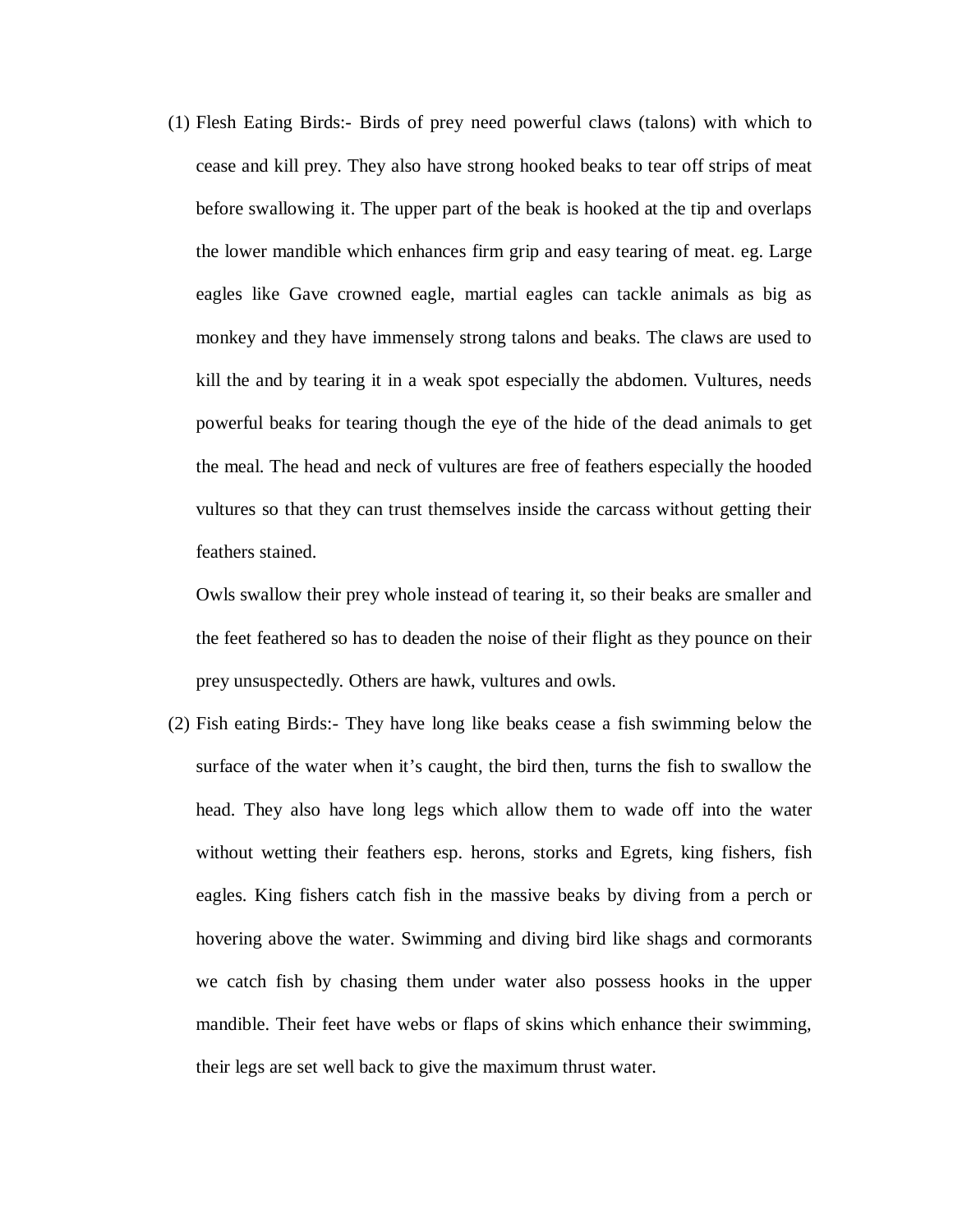- (3) Seed Eating Birds:- Birds that feeds on seed have a short but stout beak so they can crush the seed and remove the husk before eating it. e.g. Senegal fire finches, bronze manikins, fire crown or red bishop.
- (4) Insect Eating Birds:- Many birds are insectivorous examples swallows bee cater, wabblers, wood peckers, swift, fly catcher, might jars.
- (5) Fruits Eating Birds:- They are called frugivorous e.g Parrots, hornbills, barbets etc, They have a hooked beaks to tear, open the skin of the fruit. Their feet are specially adapted for climbing and clinging to branches to reach the fruit. They also use their feet to pick up a piece of fruit and pass it to their beaks.
- (6) Nectar Eating Bird:- Example; sunbirds, humming bird of the Americans; scarlet sun bird. They have long decurved beak which is specially designed for probing the slender flower tubes for nectars or for picking small insects from the surrounding foliage of leaf.

#### **Characteristics of Bird Behaviour**

#### **Breeding Behavior**

The behaviour of bird is one of the most excitant aspects of natural history. It is during breeding season that birds are most active and therefore easier and more interesting to observe. Not only are many dressed in a bright colours or brooding plumage but also perform elaborate courtship behaviour or ritual. Some defend territory aggressively while other sing or call loudly, some build complicated nest. Just as human being dress up in their best cloth during wedding so birds put on their brightest colour plumage in the brooding season. In spp where male and female have different it's usually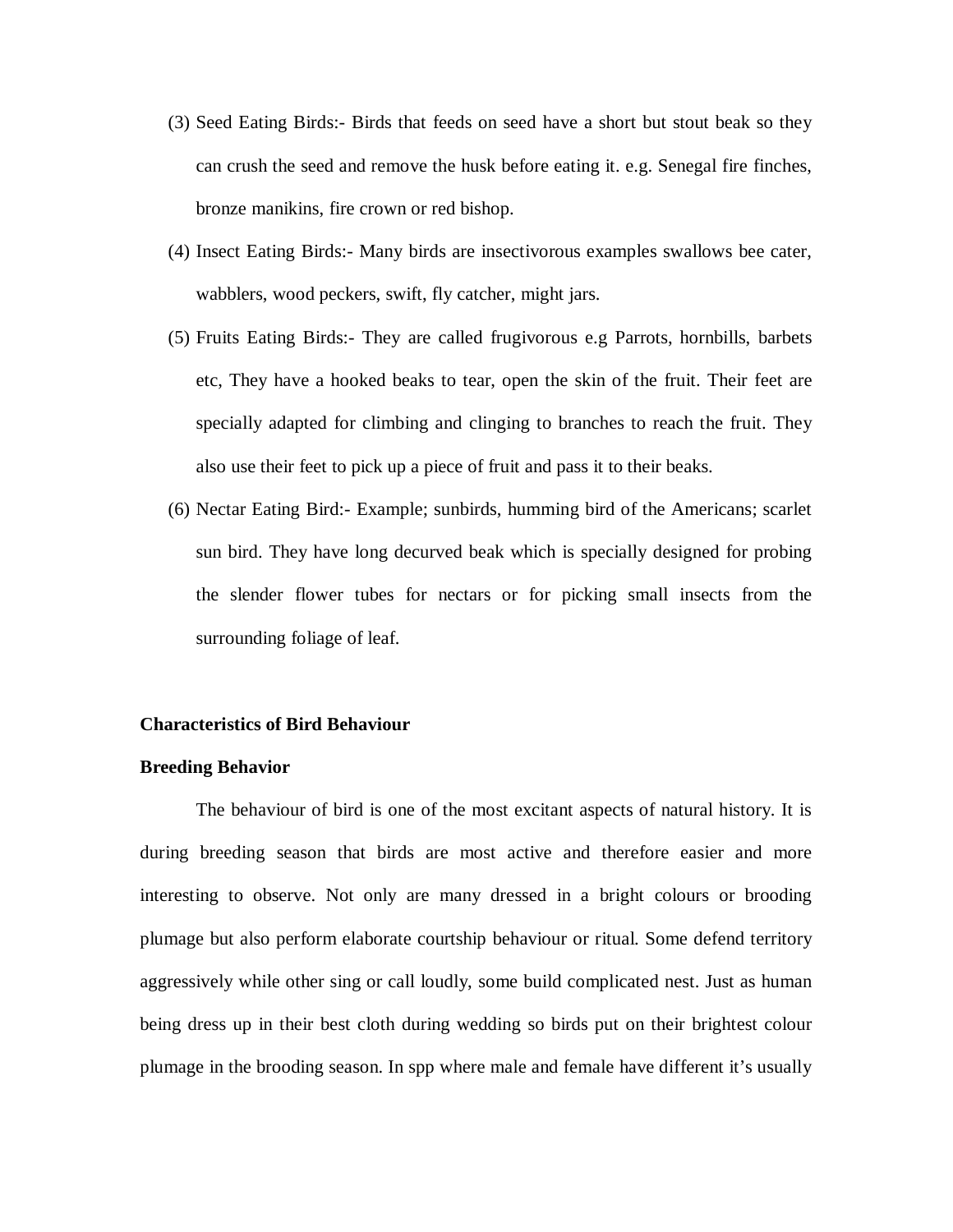a male bind we have the brighter plumage in binds display to their partner before mating takes place. All birds her some form of courtship displayed but the bird that have the most vigorous and attractive display is likely be the most dominant and fittest individual of that species, so it has the best chance of successful mating.

Birds of pray have a spectacular courtship display flying of the male may swoops up and down in the air close air wings flapping wings.

Sometimes, both partner may wheel and dive together with the female turning in over on her back locking claws with another tumbling through the air. Some male birds, will even pass food to their mate in the air we calls for precision fly as a male drop the food to (prey) and female rose over on her back in the mid air to catch it.

# **Benefit of courtship**

- Strengthen of courtship
- Strengthen the bird.
- Also provide extra food for the female to enhance production.

**Birds song** is another form at courtship behaviour and ale bird will sing not only to prove it's identity so that the female will recognize his presence but also to claim its tertiary and some time many birds have favourite song post. However, when the female has laid, the female usually stop singing to avoid predators to the nest.

**Nest building:-** Birds have instinct to build a nest but the nest building ability improves with practice. Nest could be varies from simple structure to complex means structure. Others sometimes simply use body in the tree or deep holes in the river banks or scrape grounds and laid their eggs.

#### **MIGRATION**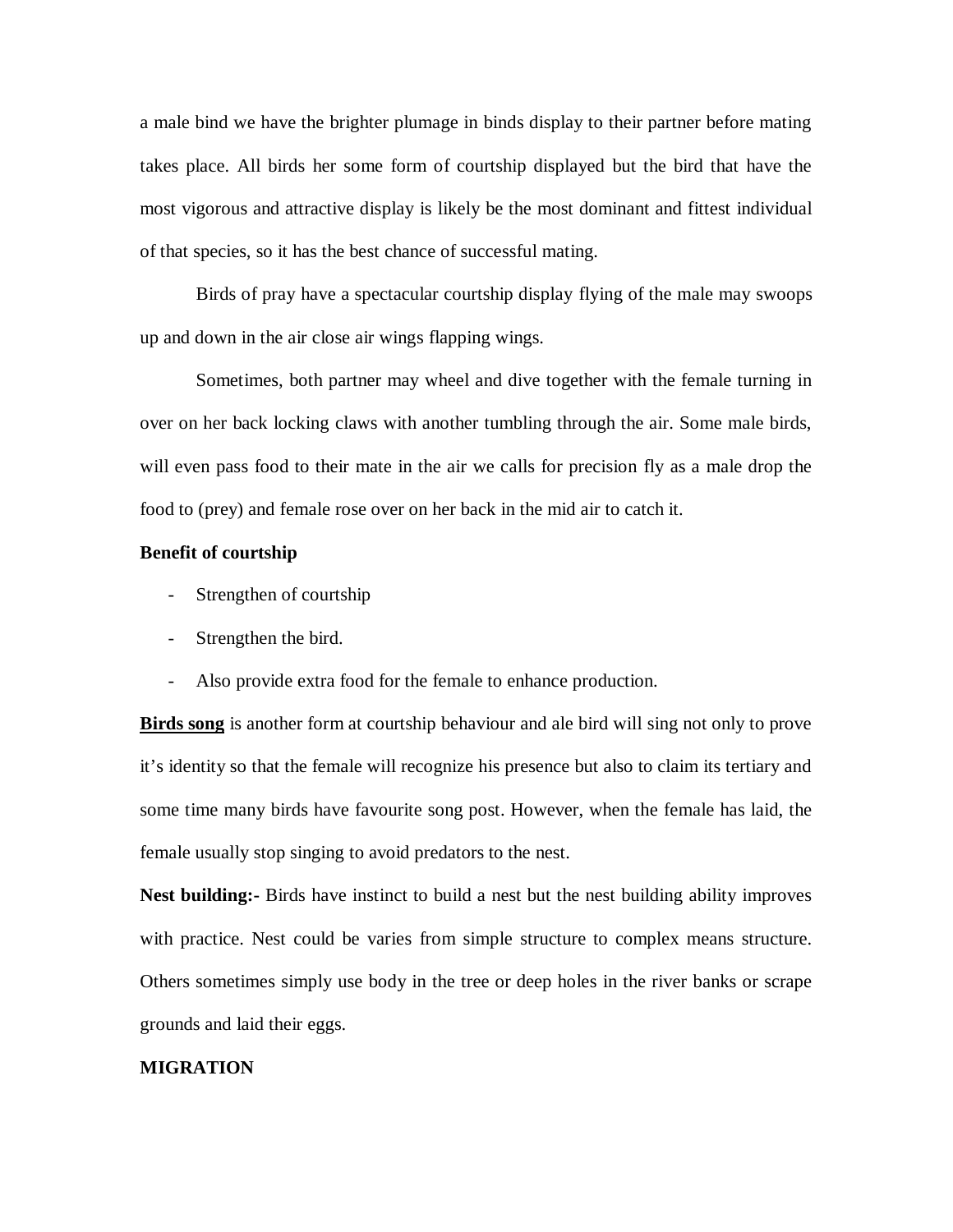The migratory bird is one of the wonders of nature. Birds travels across kilometers the long journey sometimes from African to Europe and yet not missing their destination.

### **Important of migration to Birds**

- (i) Breeding or Nestling Site.
- (ii) For food
- (iii) Change in weather condition (seasonal Des)

Migration is most hazardous action that bird undergo because of danger along the road many travels by night so that they can see the stars but in the night it's cloudy, they must wait until condition are alright again or looking their ways.

Before birds migrate, they eat large quantity of food to building up their body weight, to provide reserves of energy for the long journey ahead.

From Nigeria, the first major obstacle for birds traveling northward in March and April in Saharan desert. If the Oasis in the use as stopping places to replenish themselves in food and water are dried up, many birds may not survive the journey.

Another danger encounter is when they reach the sea of the mediteranian, where the hunters are waiting to shoot their arriving birds.

# **THE CLIMATES AND VEGETATION ZONES IN NIGERIA**

Nigeria lies in tropical but between  $4^{\circ}N$  and  $13^{\circ}N$  of the equator, the climates is largely determined by the seasonal movement of the prevailing winds in the month of April to October could blow from the southwest bringing moist weather from the Atlantic ocean, then, from October to April the Sahara known as the "harmattan" and so this result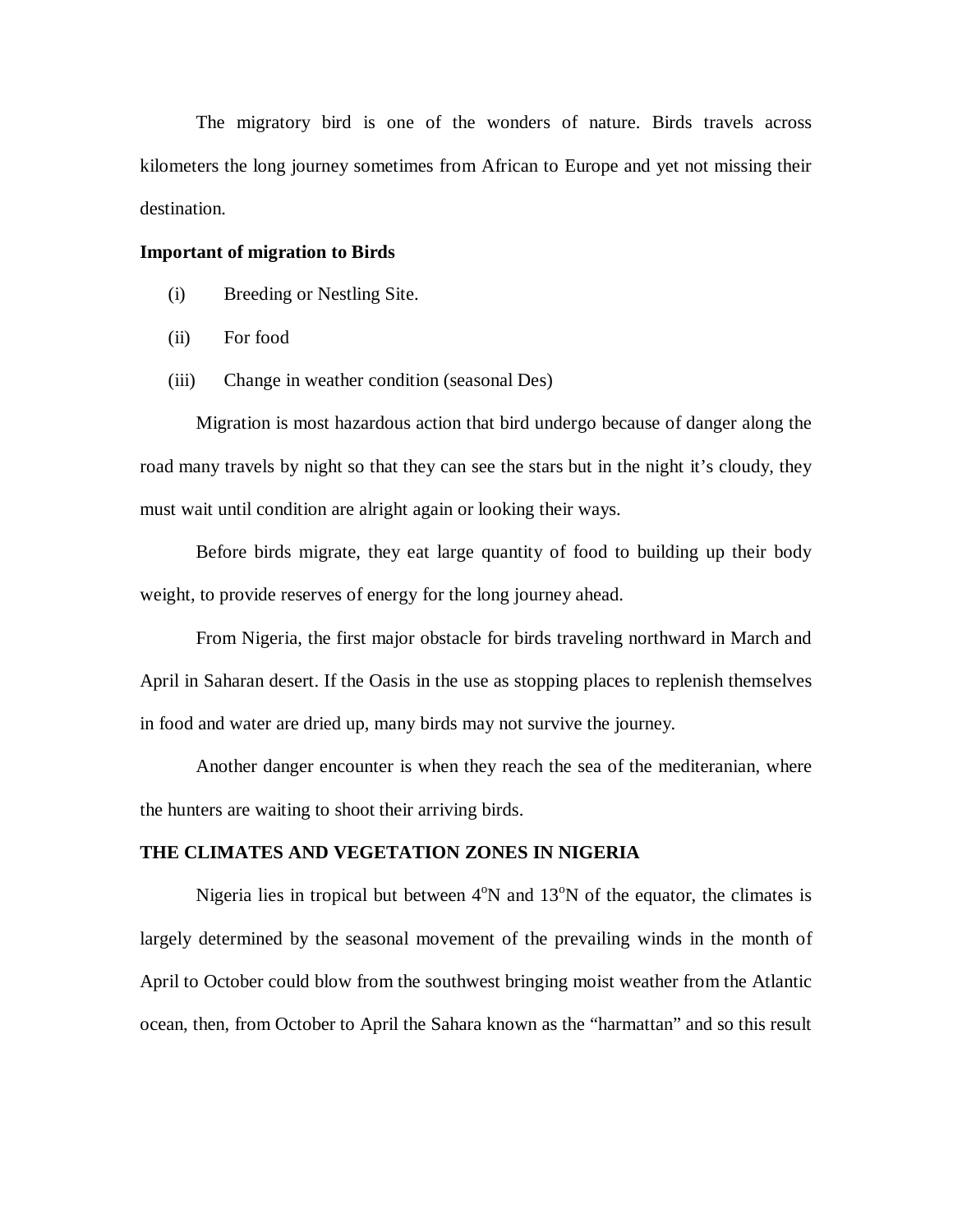in the two season wet and dry season wet season in longer in the south and grows progressively shorter in the North and that result in dry region in the Northern part.

The annual rainfall varies from over 155cm in the south to less than 50cm in the up North. The south experiences a much higher level of humidity which keeps the temperature more constant whereas the North is drier cot the less cloud cover and so this called remarkable seasonal temperature. These caused much cooler weather during the harmattan period around December and January and considerably cotter weather during April and May and before the rain begins.

### Vegetational zones

We can broadly defined vegetable belt into 7 vegetational belt

- (1) Coastal mangrove and swamp forest
- (2) Rain forest
- (3) Guinea savanna
- (4) Derived savanna
- (5) Sahel savanna
- (6) The montane belt
- (7) Sudan savanna
- (1) **Coastal mangrove and swamp Forest:-** The coast of Nigeria is dominated by the Niger/Delta, tidal creeks and Lagoons reaching up to 50km inland. This type of water haves spreads along the entire coast land from Badagry to Calabar but also extends so far inland in the delta area. The Lagoons and creeks are bordered by red mangrove swamp which can reach a height of 40m. Mangrove trees are specially adapted to living in an estuarine environment. They are very resistant to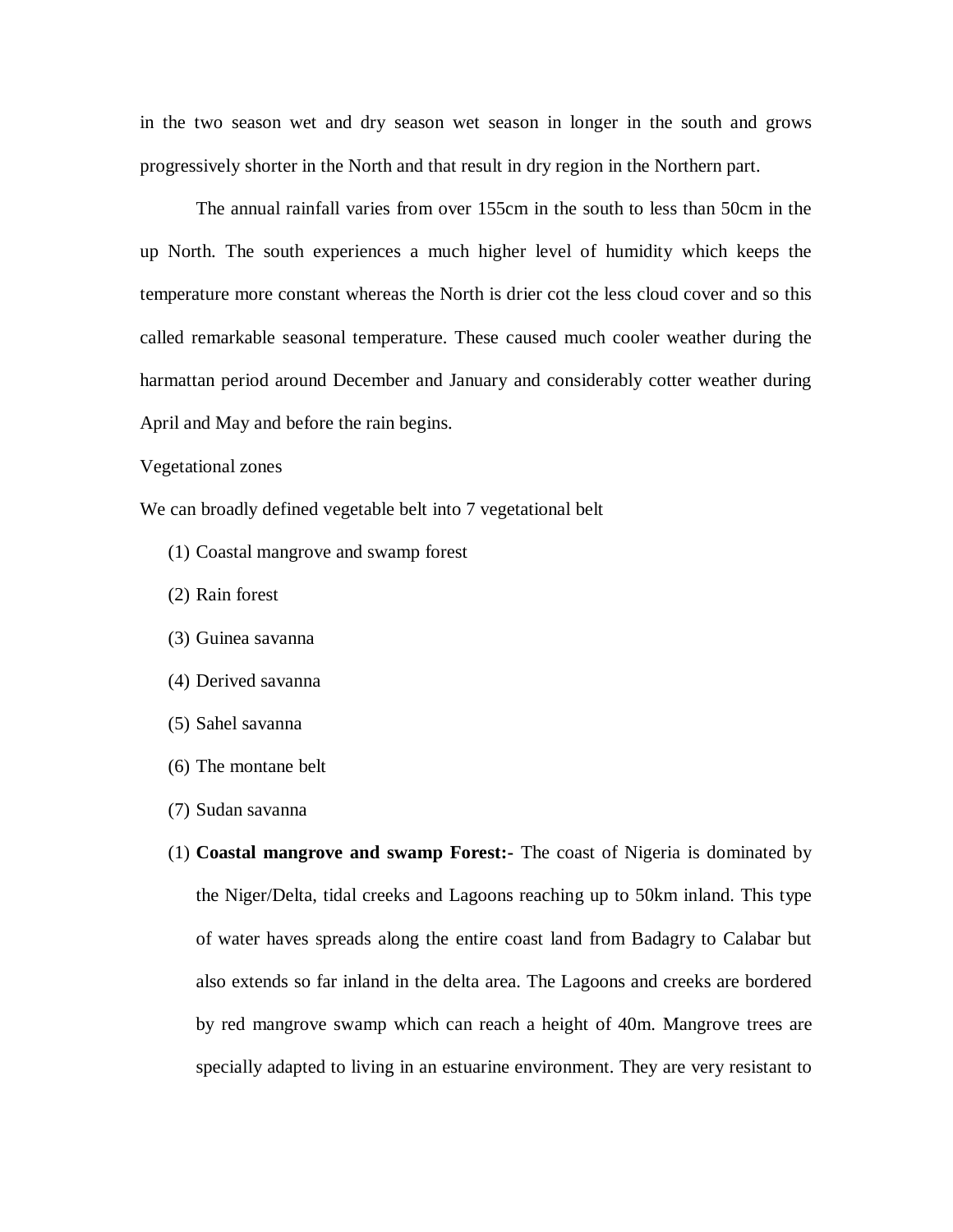salt water and there aerial roots we not only support them have ability to obtain  $O<sub>2</sub>$  from the air because mud makes it impossible to travel on foots and so the only access to this area is by boat. Common birds found in this area includes litu egrets, Green backed Heron, Hammer kop, blue-breasted king fishers, whimbrels, sand pipers etc. Inlands from the coastal mangroves lies in belts of fresh swamp forest which stretches up to 100km. the vegeis a mixture of Raphia palm and forest trees reaching a height of about 30m. there is got veriety of both water birds and forest birds. Birds also includes lily trotters, whitetailed hormbills, green fruit pigeon, crakes.

- (2) **Rainforest belt:** Although covered a broad belt across of while of southern Nigeria but they are now only partches of cain forest belt left but sometimes confined to Okomu rainfall rest in Edo and Urban hill (cross-river) much of the high forest has bin cut down to make way for pitation of oil palm, rubber, cocoa and fat growing exotic breeds. The crowing glayes of the rain forest are the tall hard wood timber tree like malnogany, Iroko, Sapele etc.
- (3) **Derived savannah:** Derived savannah occurs because of the effect of ontensive farming activities, deforestation and urbainization, which exposes the soil to degradation. All nutrients of the soil that are stired in the forest canopies which are felled erude the soil fertility and encourages sterility allowing mixture of secondary forest and savannah like area. This area then colonized by birds normally found only in a true savannah and sometimes forest birds. Birds types include grey hormbill, while fronted black chat, Green fruit pigeon, fly catchers, warblers and sunbirds.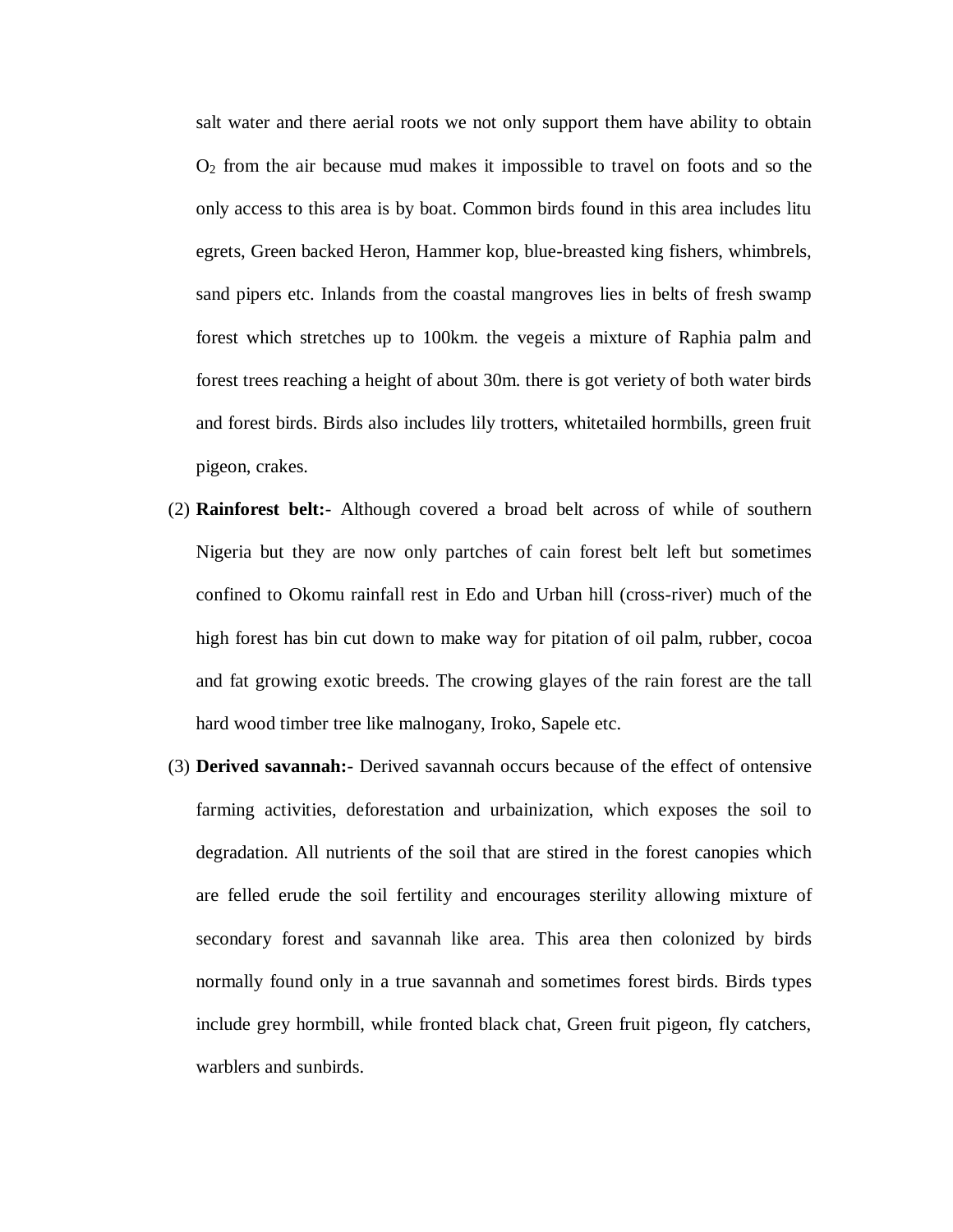- (4) **Guinea/woodland savannah:** This type of savannah is characterized by wood land broad leaved trees of about 13-17m interspersed cot grazed, if stretches from Niger-Benue river to Zaria – Bauchi. In the wet season the grass grow to between 1-2m in height but is often deliberately burnt by farmers in dry season to encourage the new growth. The tree are mainly fire to brant as the savannah are reolved because of the natural five caused by lightening. Although the trees are able to cotstd fire in the early dry season. The late dry season fire can kill many of the trees. The landscape is dolted with rocky out crops. Examples of birds found in this enot are fox keorstil, nigh jar, white crown dcliff chat etc.
- (5) **Sudan savannah:** Sudan savannah is heavily populated by human and their major occupation is farming have the natural vegetation changes gradually from broad leave to thorny species such as Acacia and Basbab tree. The grass covers most area example of bird include:- Blue-eared starling, long tailed dove, Buffalo weaver, Goshawks, little green bee-eater Queles.
- (6) **Sahel Savannah:** This is an arid region and its confined to a small area in the northern part of the country especially Jigawa. Yobe however it is increasing in size as desertification of the area continues because of felling of trees for fire wood, the overgrazing bylts sheep goats and cattle and frequently incident of drought the veg. is a mixture of. However, its increasing size as desertification of the area continues because of felling of trees out wood the over grazing of sheeps and cattle and frequent incident of drought. The veg is a mixture of spiky thorbushes and grasses cot increasing number of wind blowing sand dunes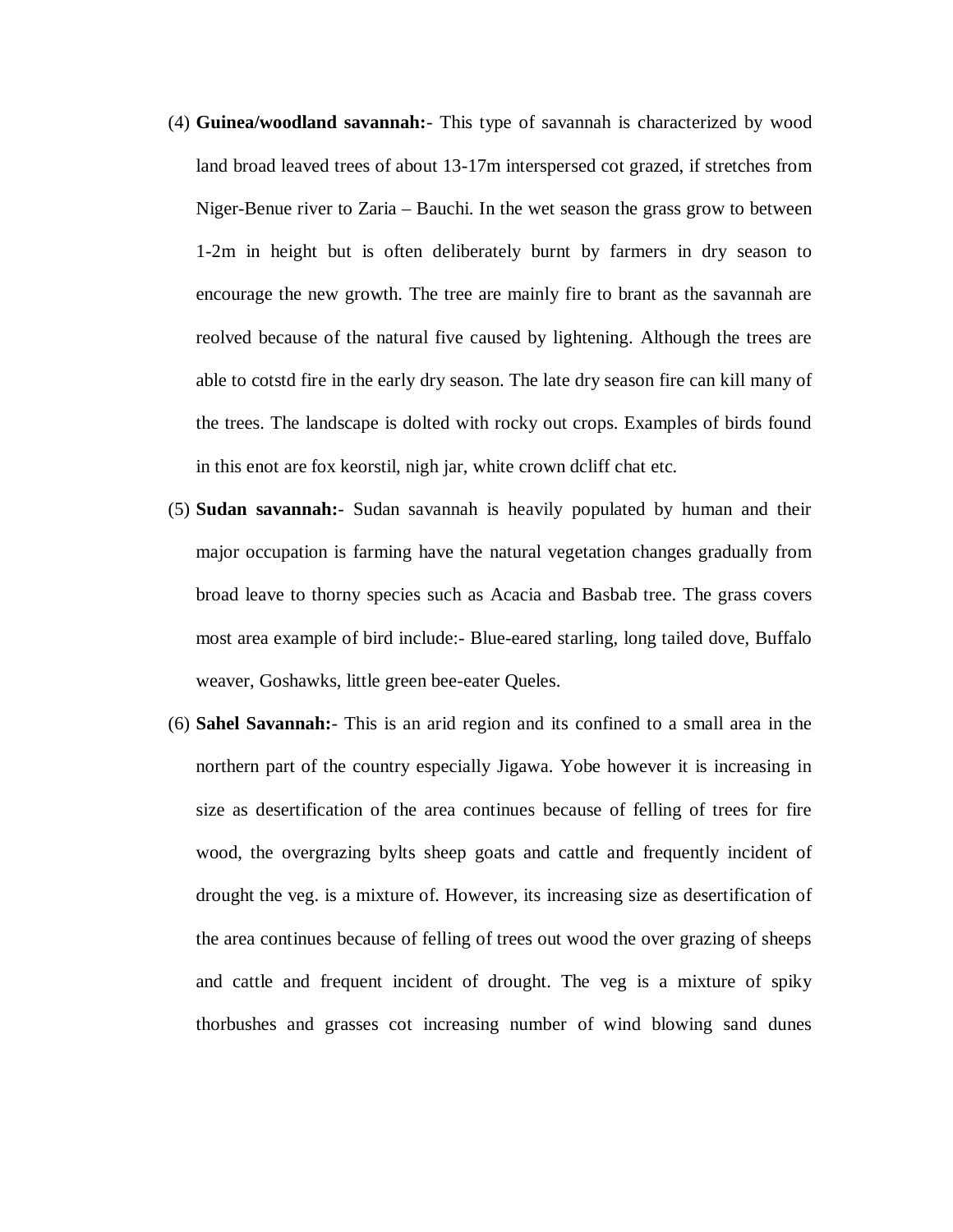examples of birds found include golden sparrow, Quelea, Grey dove, ant chats etc.

(7) **Montare forest:**- Is commonly found around obud and manbilla plateau in Nigeria. Montare forest is different from lowland forest because of high humidity and low temperature almost throughout the year. The trees are about 15-25m in height cot less dense canopies. The trunks of the tree are covered cot epiphytes. The climate of this envor enhance different varieties of birds spp. especially forest birds Example includes Olive pidgeons. Gilbert's babbler etc.

# Birds of the Gardens and Compounds

Birds that we see most often blat choose to live besides us or around compounds are terms as birds of the garden. Example Senegal

- (a) King fisher, yellow tailed birds is one of the Nigeria most colourful and conspicuous binds do bearing the name king fisher but is mostly insectirorns and it's usually found in area close to water. It's familiar birds we has a grey head and conspicuous blue and black wings at and back. The large upper mandible is red while the lower is black.
- (b) Red-eyed-Dove:- It's common in the south but not too common in the North. It's plumage is more uniformly brown in colour with wine colour under part and bluey-grey head. The absence of white colour in tailed feathers help to distinguished it from laughing dove. The call of the red-eyed dove is very distinctive and the series of mole is coo-oo type can mostly easily be remembered by the phrase avoid calamity.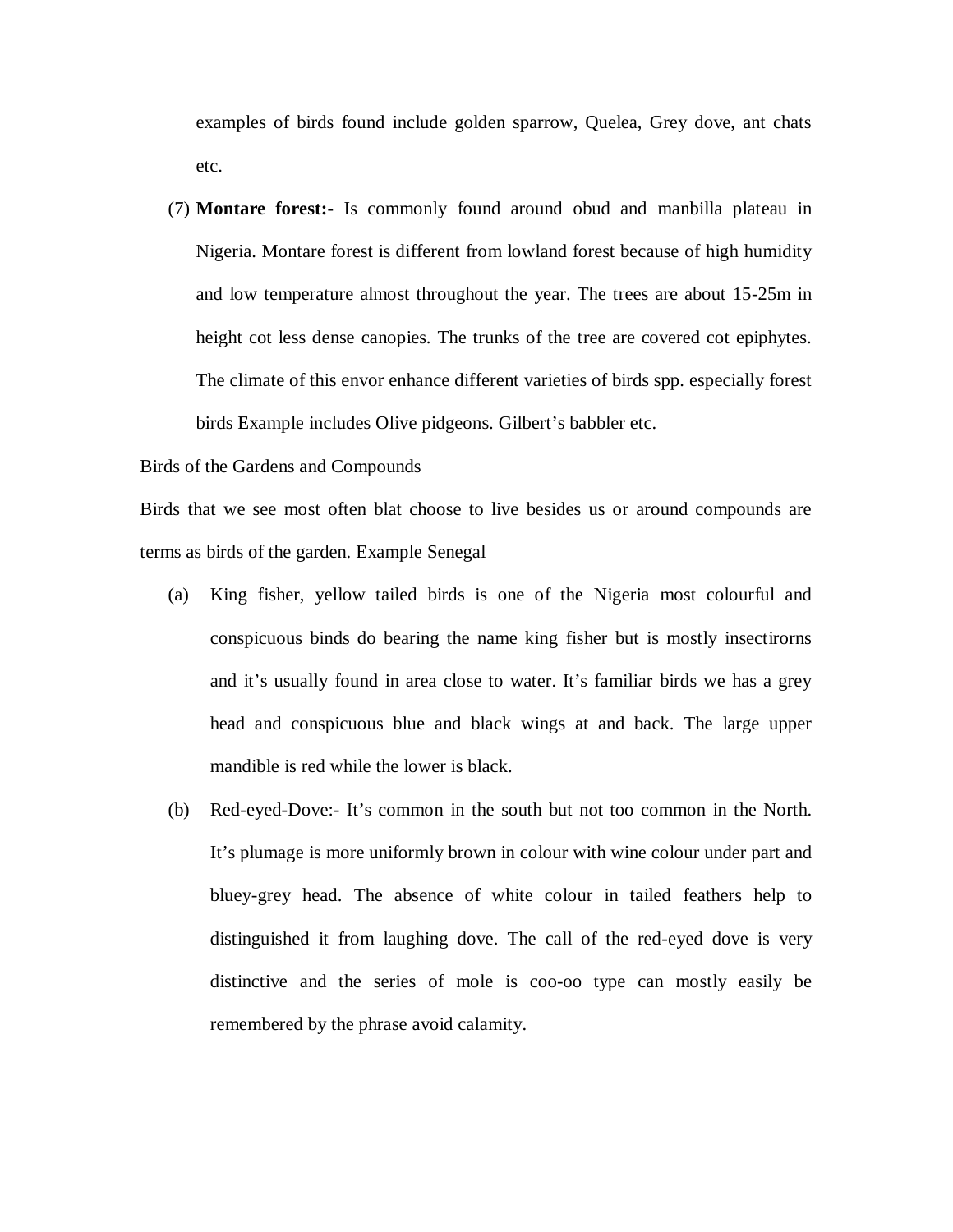(c) Senegal coucal:- It is normally called Elulu. It's distribution is wide spread and it's found in variety of habita but it's commonly seen in a compound with trees and bushes providing plenty of cover. It's a medium sized bird cot a longish tail and it's often heard than seen. It's a more handsome bird cot balck head and tail, reddish brown back and whitish under part. The coucalis flight is weak and it's mova flies far and often land and gently. Others includes yellow-wagtail, village weaves, yellow white eye.

Birds of the water and water side.

The description water birds is used as a general term to describe birds found in water side area and this includes duck, Herons, egrets, lily trotters, king fishers, and waders.

Egrets or litu egret is a relatively a common bind trust wet and in Nigeria especially in dry season during migration.

The Heron:- They are smaller than egret and thick set than litu egret and have shorter lengths is commonly found around.

Although, it's seem completely white when flying but is only the wings that are white but when this are closed when land it bloorn inconspicuous brown streaked bird.

Dicks and Geese:- They are common in wetland trucut Nigeria. The Duck is identify by the black head, white face, brown black and bared flanks. They are always found in flocks and feed by dabblins on marshy grounds or open water but will occasional dive for food which consist mainly of seeds and vegetable matters.

Other bird are

- Birds of forest zone
- Birds of woodland savanna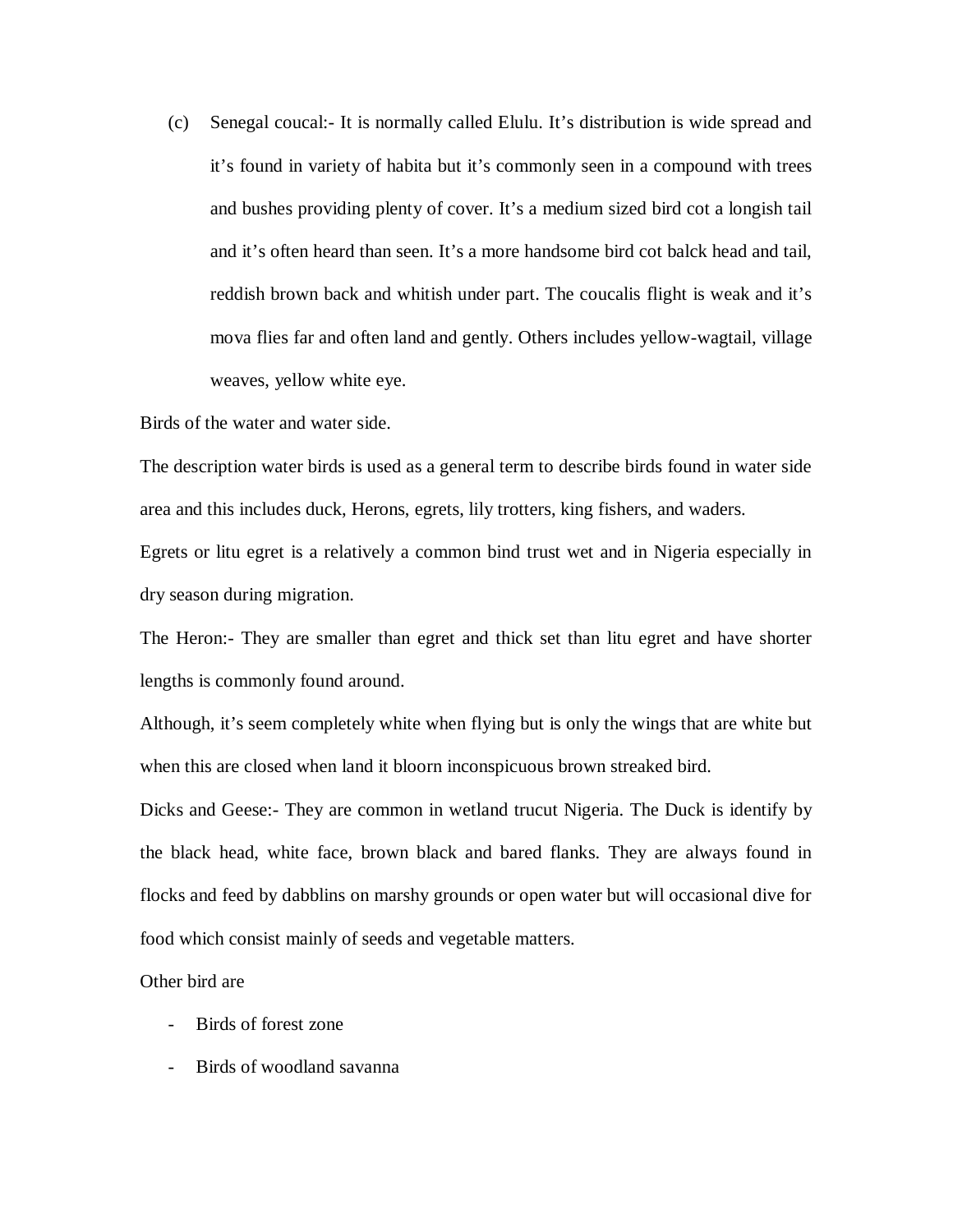- Birds of Dry savanna

# Socio-Economic Importance of Bird / Relationship Human

- Source of protein
- Source of Egg
- Agent of pollination
- As biological control
- As pest
- As messenger

# Birds collection

- (1) By darting
- (2) By trapping
- (3) By Basting
- (4) Use of Net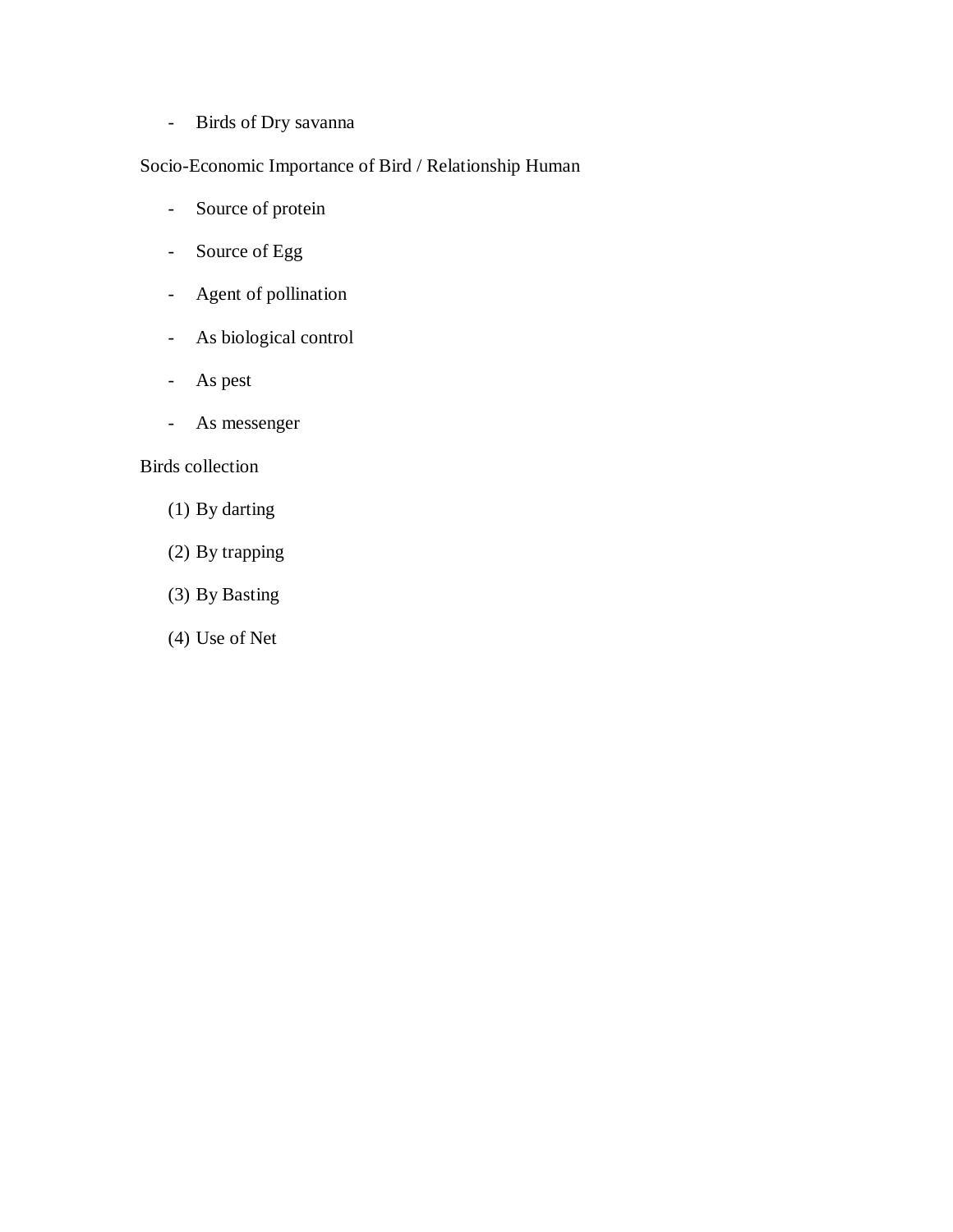# Why dove collect

- Research purposes
- Gene-pool preservation
- Aesthetic values
- For specimen
- For tables
- For domestication
- For census
- For Bio-medical research
- For recreational purpose
- For sport
- For Art and Culture

# **NECROSCOPY AND MORPHOMETRIC PROCEDURE OF A BIRD**

# **For necroscopy**

- (1) Deep the carcass in water containing a disinfectant or spray it to wet the feathers.
- (2) Examine the carcass for evidence of trauma and ectoparasite
- (3) Place the bird on it's back and open the skin from the beak to the vents/anus
- (4) Retract the skin to expose the keel and the breast muscle; the ribs, and muscles over the lower colonic cavity.
- (5) Access the amount of body fat under the skin in the body cavity
- (6) Open the colonic cavity by making a horizontal cut at the bottom hedge of the keel extending on ach side through the pectorial muscle and then litting the sternum.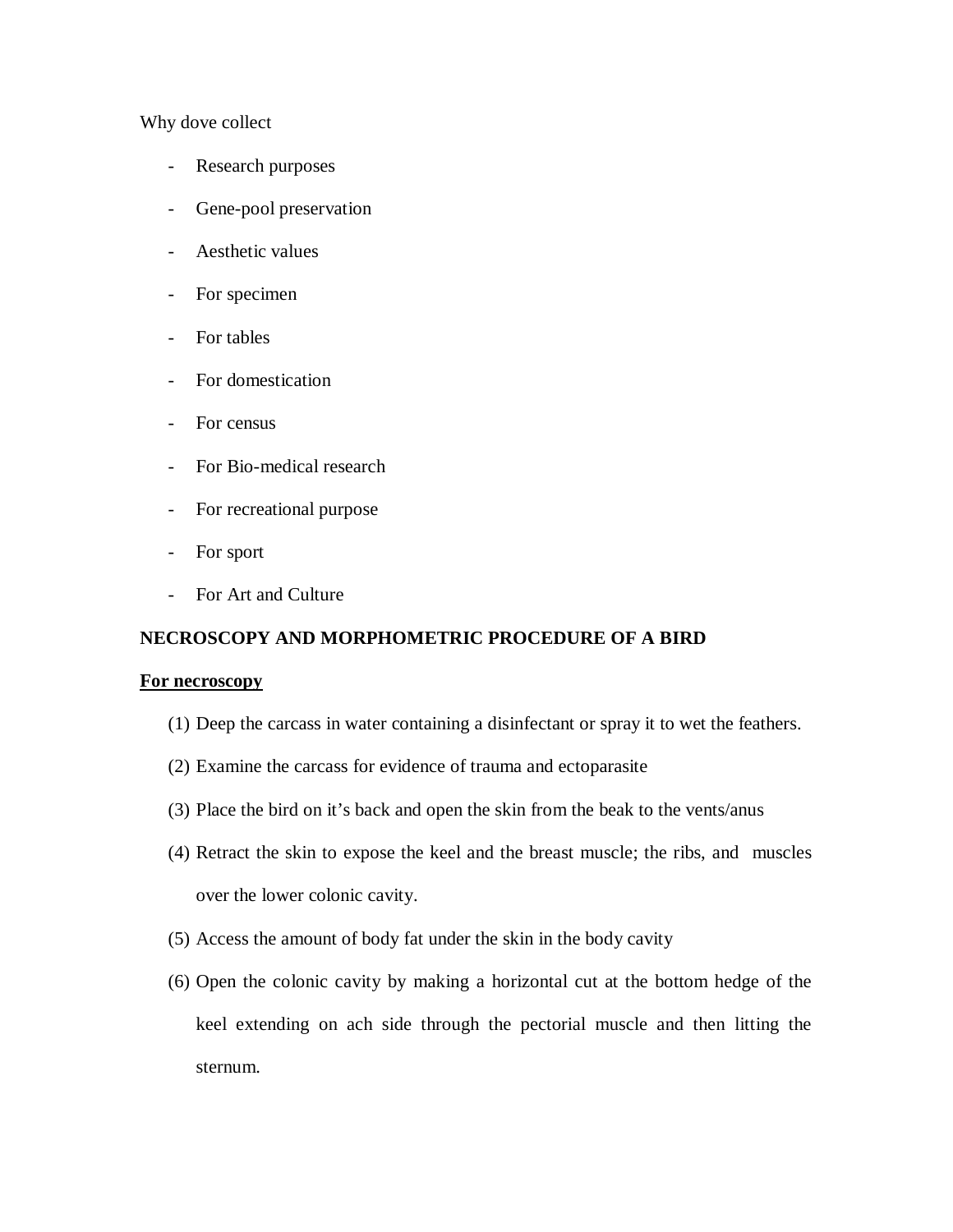- (7) Inspect the location and the size of all organic
- (8) Examine the air sacs for transparency and note any plaques or opaque area.
- (9) Note any abnormal fluids using any sterile instrument, take sterile sample of any visible leisions as well as spleen, lungs and liver.
- (10) Remove the tongue, tracheal, eosophagus and heart as a unit
- (11) Take tyroiding land for open the trachal and heart and take samples for physiology, greastio-interstinal tracts, liver, lungs, adrenal gland, reproductive. Kidney, gonads as we move to histological study.
- (12) Take samples from the large nerves between of wing

Equipment needed for microscopic samples

Necroscopit kit includes.

- (1) Protective clothing:- This include rubber glove, rush boot protector, rubber apron coveralls, mask to cover mouth, and Nose and eye, Googles of face shield.
- (2) Necroscopic Documentation: camera and film, film not book.
- (3) Necroscopic equipment:- This include sharp knife scissors (small and large), forceps, strings, axe or matchest, laxe, small and large shears, chisels and mallets, scalpels and razor blade, alcohol lamper gass burner for sterilizing instrument, plastic ruler or measuring tape.
- (4) Necroscopi container and sampling equipment:- This include tissue cassettes or tags for identification of samples, blood tube or sterileviles, plastic bags with closture tops, parafilm or sealing tape, aluminium foil, sterile syringes, and needles, labeling tapes or tags, microscopes slides and slide boxes.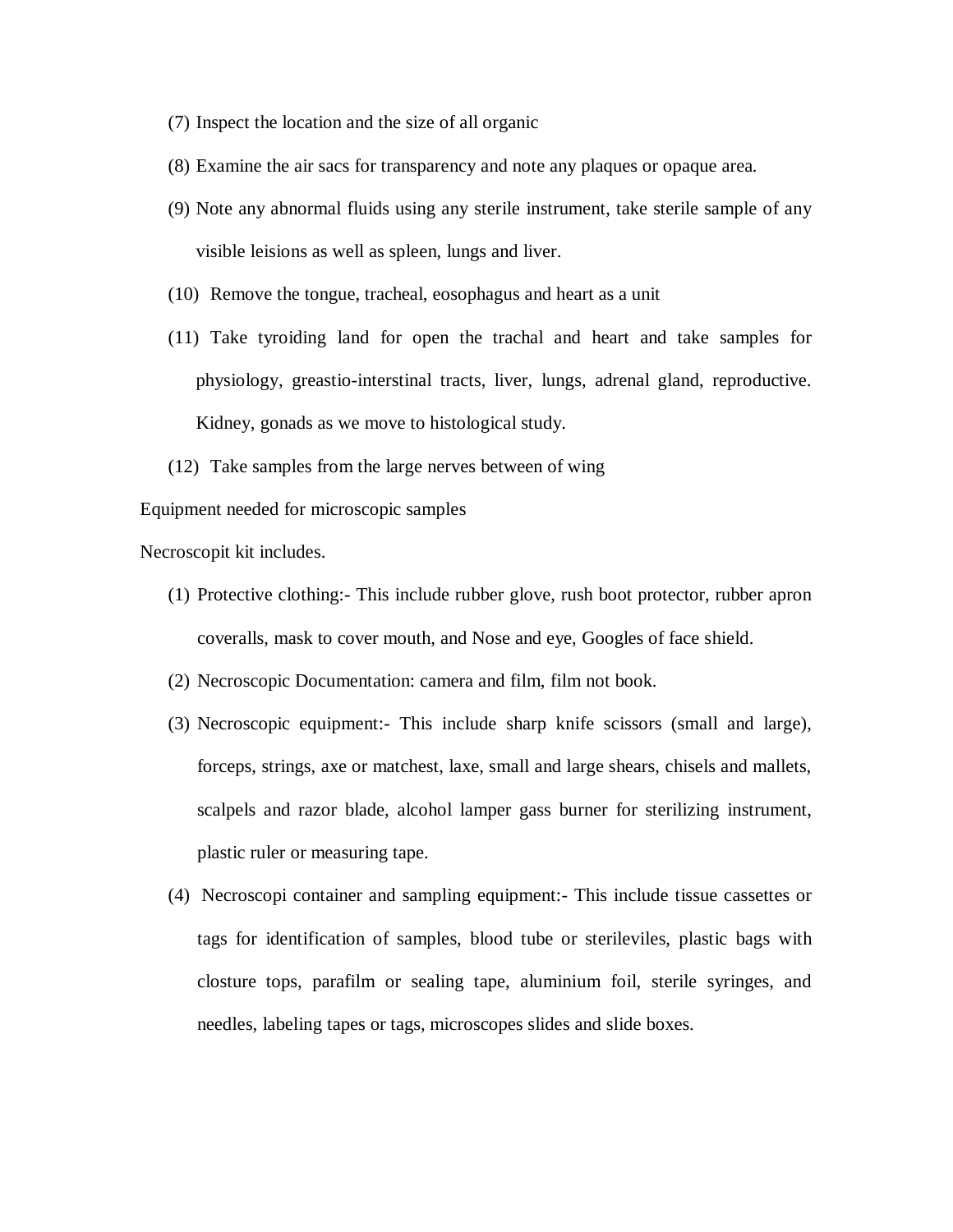- (5) Disinfecting materials needed for necroscopic includes pail and brush disinfectants, borax, sodium hypochlorite and 70% ethyl alcohol.
- Safety precaution during Necrosopic operation some diseases of wllite can cause serious illness or death in human, all carcasses shud be handled as it they were harboring potentially dangerous diseases and precursor for personal safety shud be exercised. Minimal protective clothing includes coveralls, gloves and a mask that covers the nose and mouth, with boots.
- Preparing sample containers

All containers tips, slides and bags should be labeled using a water proof marker. The ffg int should be included in the label date

- (1) Geographic location (park name, nearest town and country)
- (2) Name of species
- (3) Sex and approximate Age
- (4) Person taking the records/samples

# **Morphomentric Measurement**

Weight measurement

- (1) Total length is taking from the tip of bill to the tip of the tail feather
- (2) Tai length:- is taking from the base of the tail to the tip of the fail feathers
- (3) Wing length
- (4) Bill measurements
- (5) Length of the tarsus:- is taken from the heel to the base of the digit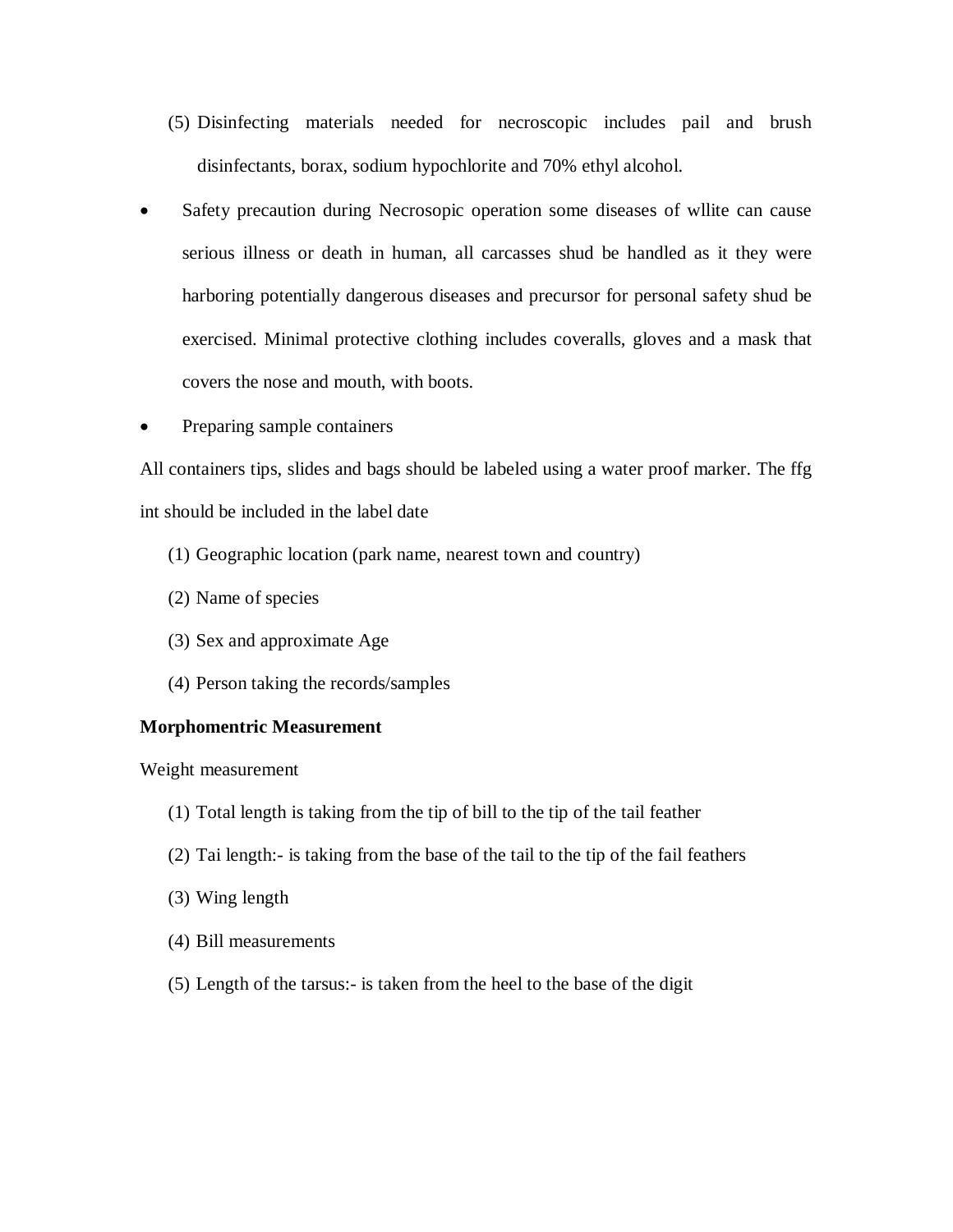How do we prepare Bird skin

They are prepared by retaining the key bone of the wings legs, and skull along with the skin feather. We can store the bird in 70% alcohol or 5-10% formalin by hyeding the formalin into the muscles and body cavities or otherwise remove the organs and freeze the bird.

# **EFFECT OF BIRDS (Effect of human on bird Ecosystem)**

- (1) Farming Activities:- Application of pesticides, herbicides on land affect the activities e.g. mono-culture
- a. Clearing of land
- b. Application of fertilize
- c. Use of mechanized tractors
- d. Mono-culture
- (2) Deforestation: (a) when trees where birds lay eggs or nest is destroyed (b) it exposes them to predators (c) Migration (d) loss of spp (e) Destruction of food chain (d) It affects the birds that feed on fruit.
- (3) Mining
- (a) Drilling
- (b) Blasting:- Leads to birdanigration
- (c) Gas explosion can leads to their death
- (d) Destruction of landscape
- (4) Hunting
- (a) Reduction in size
- (b) It affect Reproduction circle